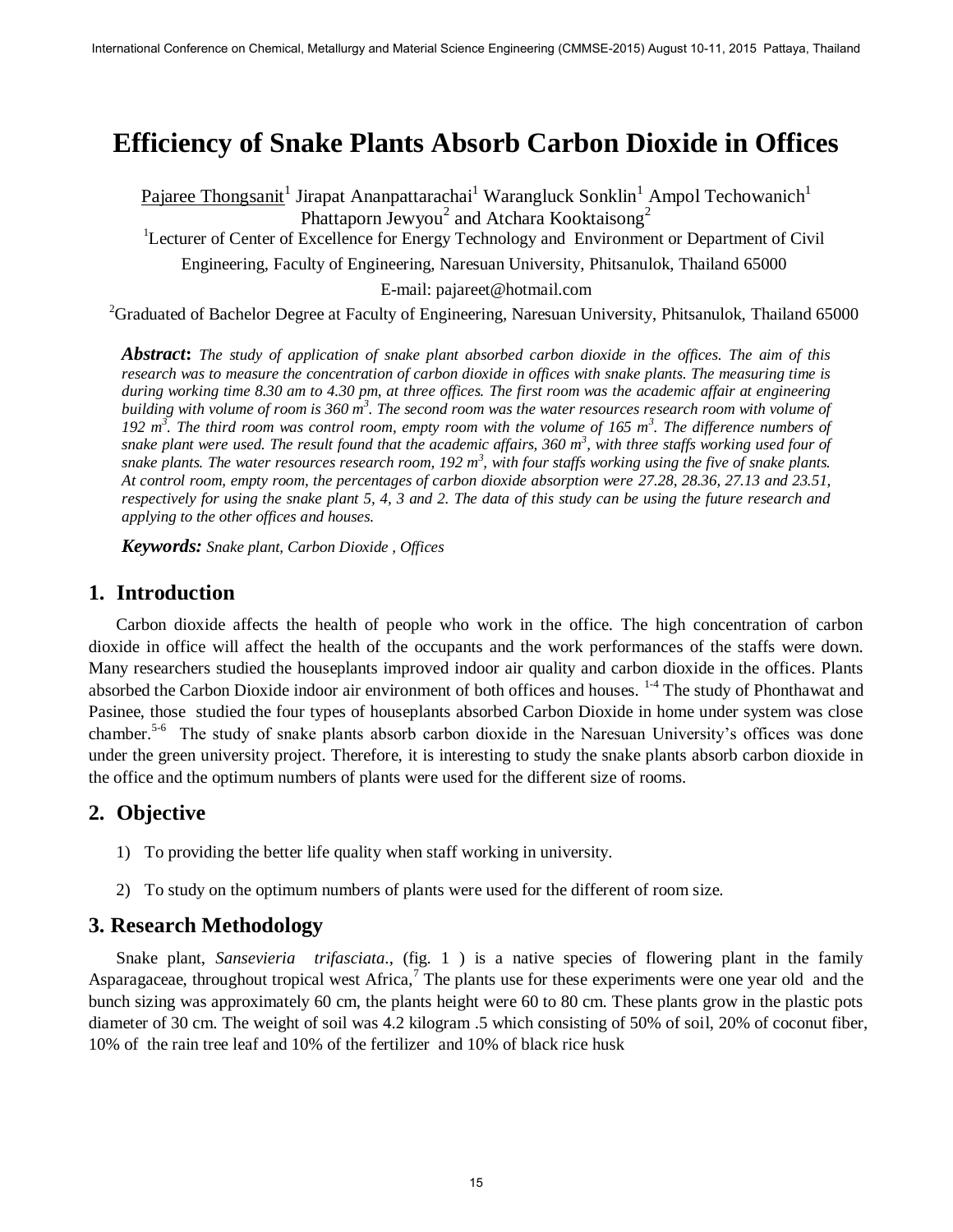

Fig. 1: Snake plant

#### **3.1 Study of Carbon dioxide absorption by plant samples**

- 1. Carbon dioxide concentration was measured one point in the office without the plants on Monday to Friday for ten days during working hours 8.30 am to 4.30 pm.
- 2. Calculate the number of the snake plant use in the room. The parameters of design were different room sized and carbon dioxide concentration in a room. The calculate was follow Phonthawat's , Somprasong's and Phatthaporn's research. <sup>5,8-9</sup> The effective of Carbon dioxide absorption of snake plant was 0.49 ppm/m<sup>3</sup>/sec. in the closed system.
- 3. The snake plant set in the rooms for one week to adjust the air environment. Then measure the concentration of carbon dioxide from Monday to Friday for five days during working hours 08.30 am to 4.30 pm.
- 4. The number of the plants used in the room was 1, 2, 3 ,4 and 5 of snake plant.
- 5. Carbon dioxide, the air in office pumps into Sodium Hydroxide (NaOH) solution of 0.7 M with 500 ml for 8 hours. The  $CO<sub>2</sub>$  level is measure from the Sodium Hydroxide (NaOH) solution.



Academic affairs office Water resources research room Controlled room

Fig. 2: Layout of the three offices



Academic affairs office Water resources research room Controlled room

Fig. 3: Layout of the snake plants cultured in the three offices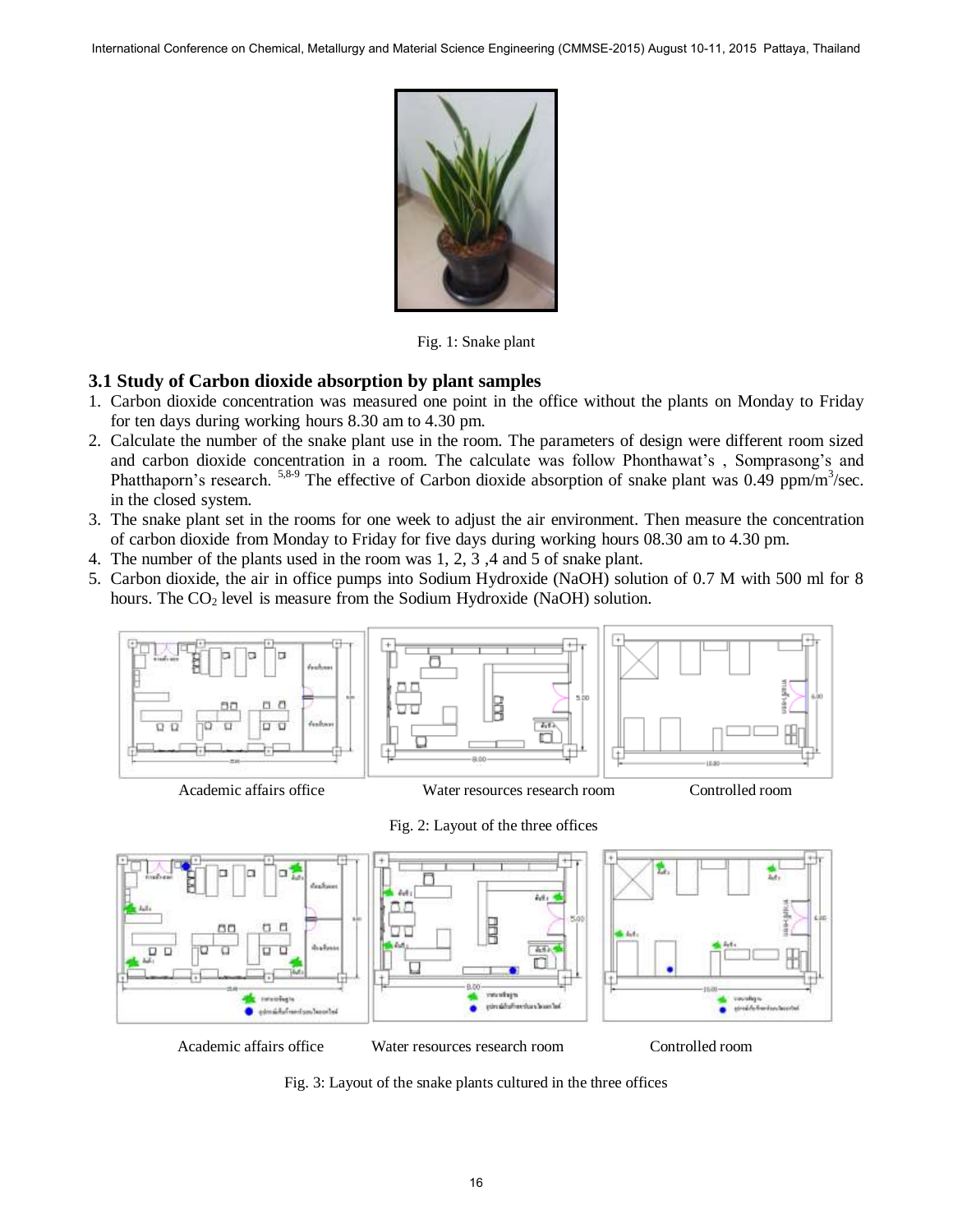#### **3.2 Equipment Of Carbon Dioxide Study Equipment**



Fig. 4: Equipment of Carbon dioxide study equipment



Fig. 5: Carbon dioxide, the air in office pumps into Sodium Hydroxide (NaOH) solution

## **4. Results and Discussion**

The initiated concentration levels of carbon dioxide  $(CO_2)$  in controlled room (165 m<sup>3</sup>), academic affair office (360 m<sup>3</sup>) and water resources research room (192 m<sup>3</sup>) show in table 1. The averages of CO2 concentration were 298.4, 393.4 and 465.8 ppm. at controlled room, water research room and academic affairs.  $CO_2$  concentration is used as an indicator when assessing indoor air quality. The  $CO_2$ concentration in indoor air is limit value at 1000 ppm. The fresh air is lower than 400 ppm of the  $CO<sub>2</sub>$ .

| TABLE I: The initiated of carbon dioxide in offices |                              |         |           |          |        |       |  |  |
|-----------------------------------------------------|------------------------------|---------|-----------|----------|--------|-------|--|--|
|                                                     | Carbon dioxide concentration |         |           |          |        |       |  |  |
|                                                     | (ppm)                        |         |           |          |        |       |  |  |
|                                                     | Monday                       | Tuesday | Wednesday | Thursday | Friday | Mean  |  |  |
| Academic<br>affairs                                 | 488                          | 478     | 462       | 445      | 456    | 465.8 |  |  |
| Water<br>resources<br>research                      | 406                          | 407     | 396       | 380      | 378    | 393.4 |  |  |
| Controlled<br>room                                  | 307                          | 311     | 296       | 293      | 285    | 298.4 |  |  |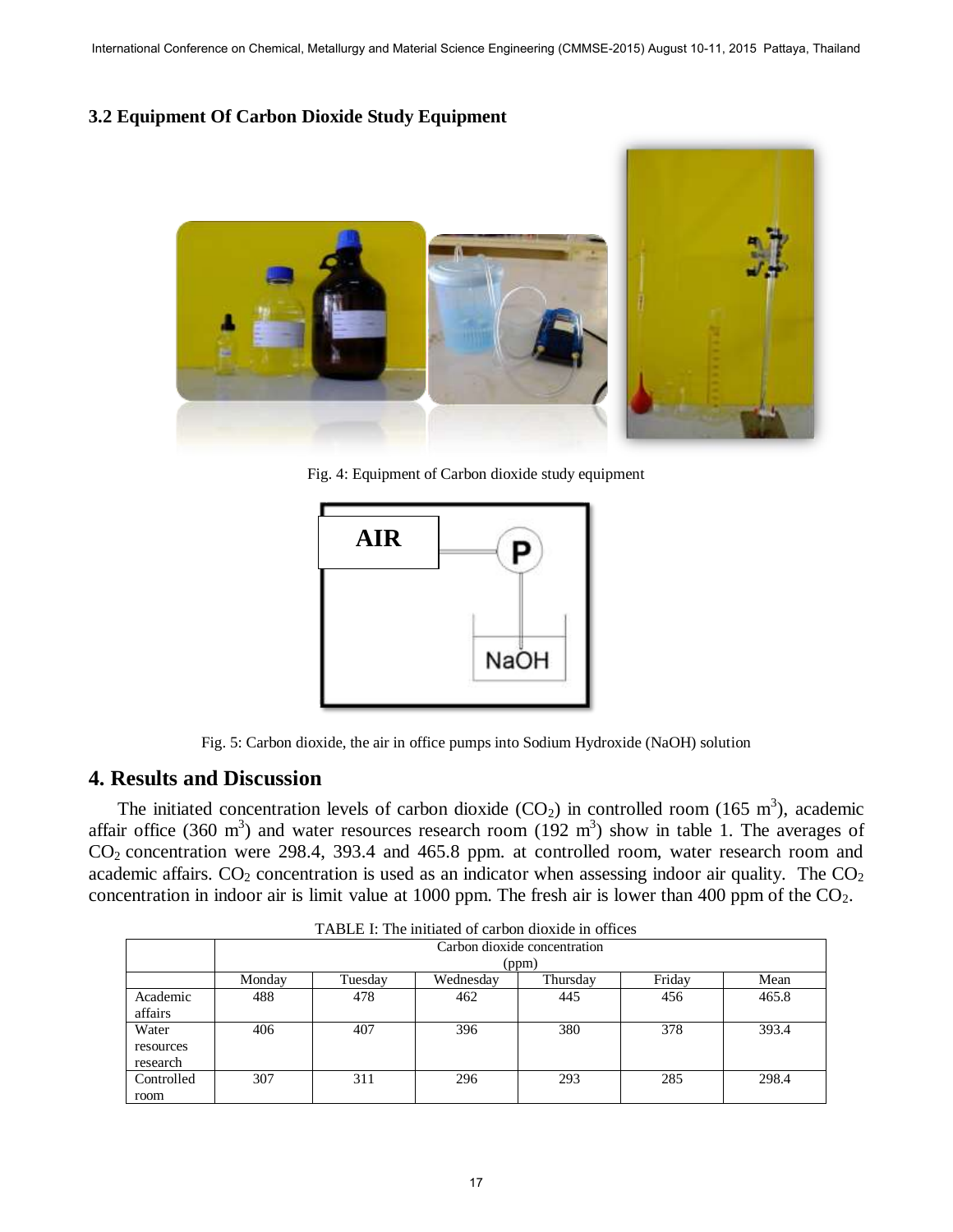The concentration of  $CO<sub>2</sub>$  in controlled room was shown in table 2. The carbon dioxide level was slowly down in five day. The highest carbon dioxide absorption was used four and five snake plants.

|           | TADLE II. THE CHECH TO CALOON GOARD AOSOFFHON BY FRANS CARDICA IN CONTONCATIONIN<br>The effective of carbon dioxide concentration<br>$(ppm/m^3/sec)$ |                      |                      |                      |                      |                      |  |
|-----------|------------------------------------------------------------------------------------------------------------------------------------------------------|----------------------|----------------------|----------------------|----------------------|----------------------|--|
| Day       | Initiated CO <sub>2</sub><br>(ppm)                                                                                                                   | Snake plant 1<br>pot | Snake plant 2<br>pot | Snake plant 3<br>pot | Snake plant 4<br>pot | Snake plant 5<br>pot |  |
| Monday    | 307                                                                                                                                                  | 0.80                 | 1.10                 | 1.41                 | 5.21                 | 5.12                 |  |
| Tuesday   | 311                                                                                                                                                  | 1.10                 | 1.67                 | 1.78                 | 4.90                 | 4.80                 |  |
| Wednesday | 296                                                                                                                                                  | 1.43                 | 1.62                 | 1.86                 | 4.51                 | 4.51                 |  |
| Thursday  | 293                                                                                                                                                  | 1.38                 | 1.62                 | 1.91                 | 4.47                 | 4.41                 |  |
| Friday    | 285                                                                                                                                                  | 1.26                 | 1.56                 | 1.80                 | 4.41                 | 4.36                 |  |
| Average   | 298.4                                                                                                                                                | 1.19                 | 1.51                 | 1.75                 | 4.71                 | 4.64                 |  |

TABLE II: The effective of Carbon dioxide absorption by plants cultured in controlled room

The percentage of  $CO_2$  absorption in three offices was shown in table 3. The highest carbon dioxide absorption used four snake plants in controlled room and academic room. The highest carbon dioxide absorption used five snake plants in water resources. The highest of percentage of carbon dioxide absorption was 28.36 in controlled room.

|                   | Controlled room          |                                                                   | Water resources research           |                                                                 | Academic affairs                   |                                                                   |
|-------------------|--------------------------|-------------------------------------------------------------------|------------------------------------|-----------------------------------------------------------------|------------------------------------|-------------------------------------------------------------------|
|                   | Initiated $CO2$<br>(ppm) | The percentage<br>of carbon<br>dioxide<br>concentration<br>$(\%)$ | Initiated CO <sub>2</sub><br>(ppm) | The percentage<br>of carbon<br>dioxide<br>concentration<br>(% ) | Initiated CO <sub>2</sub><br>(ppm) | The percentage<br>of carbon<br>dioxide<br>concentration<br>$(\%)$ |
| Snake plant 2 pot | 311                      | 23.51                                                             | 407                                | 6.21                                                            | 478                                | 9.62                                                              |
| Snake plant 3 pot | 296                      | 27.13                                                             | 396                                | 7.81                                                            | 462                                | 17.84                                                             |
| Snake plant 4 pot | 293                      | <u>28.36</u>                                                      | 380                                | 9.19                                                            | 445                                | <u>22.93</u>                                                      |
| Snake plant 5 pot | 285                      | 27.28                                                             | 378                                | <u>10.55</u>                                                    | 456                                | 22.30                                                             |

TABLE III: The percentage of carbon dioxide absorption by snake plants cultured in offices

## **5. Conclusion**

The academic affairs, 360 m3, with three staffs working used four of snake plants. The water resources research room,  $192 \text{ m}^3$ , with four staffs working using the five of snake plants. At control room, empty room, the percentages of carbon dioxide absorption were 27.28, 28.36, 27.13 and 23.51, respectively for using the snake plant 5, 4, 3 and 2. The data of this study can be using the future research and applying to the other offices and houses.